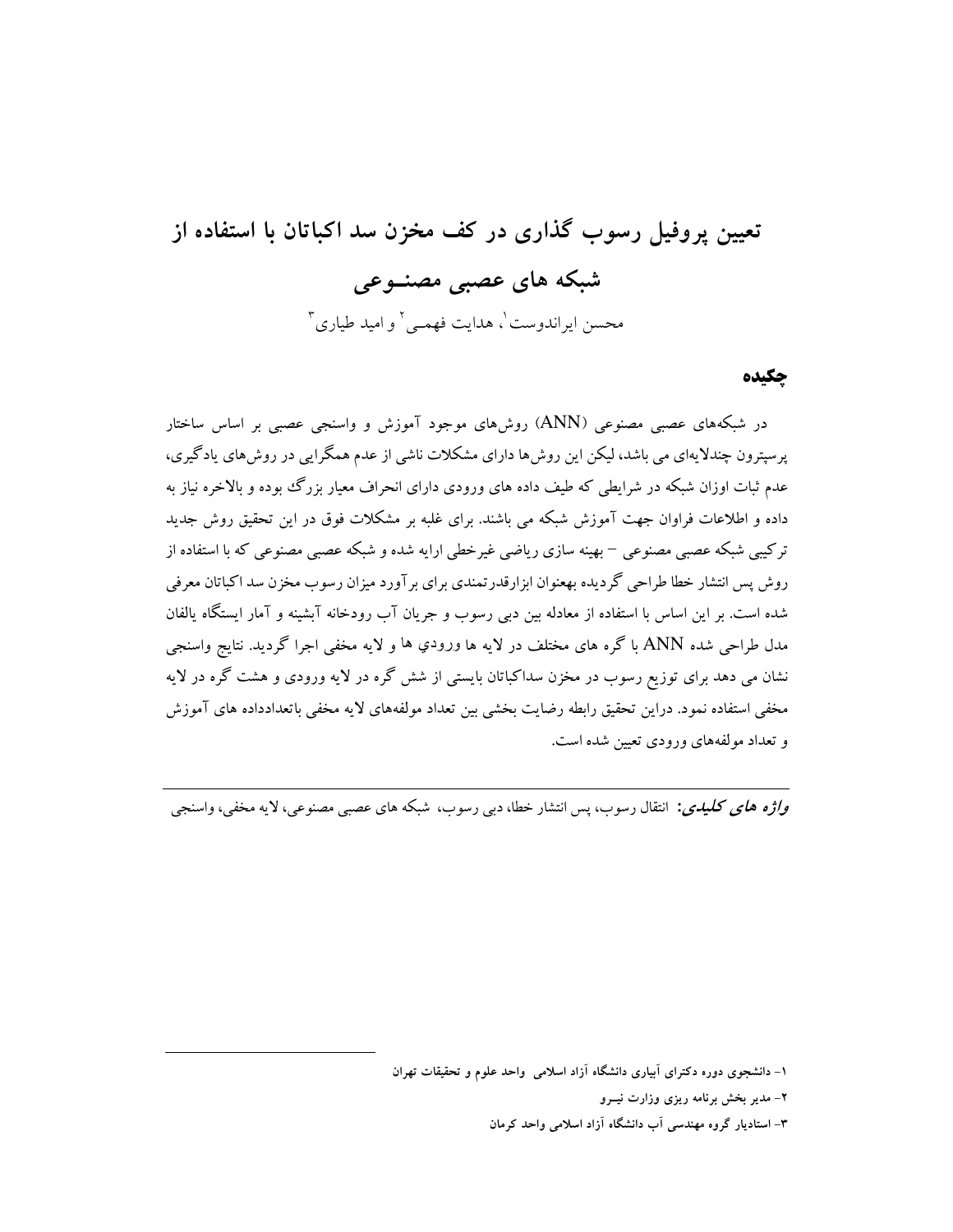#### مقدمه و بررسی منابع

احداث سدها و مخازن بر روی یک رودخانه می تواند اثرات مهمی را بر جریان آب و رسوب آن داشته و باعث تغییرات درازمدت مورفورلوژیکی در رودخانه گردد (۱۰). برآورد صحیح بار رسوبی در مخازن سدها بسیارحائزاهمیت است چرا که رسوبگذاری در مخزن می تواند حجم موثر کنترل سيلاب مخزن را كاهش داده و در برخي موارد حاد باعث پدیده روگذری' در هنگام سیل گردد (۱۰).

ته نشینی رسوب در پشت یک سد می تواند پایداری آن را کاهش دهد و بر عملکرد تأسیسات خروجی، دریچه ها و شیرهای تراز پایین اثرات نامطلوب گذارد. بنابراین لزوم پیش بینی رسوب مخازن سدها در کارهای عمرانی، برنامه ریزی برای بهره برداری بهینه از مخازن سدها، ساماندهی رودخانه ها و هشدار سیل کاملا احساس می شود(۴). معادلات انتقال رسوب بااين فرض بدست امده اند که نرخ انتقال رسوب را میتوان به وسیله یک متغیرغالب تعیین نمودوهمچنین به سبب عدم عمومیت فرضیات بکاررفته نتایج حاصل از معادلات مختلف انتقال رسوب غالبا با اندازه گیریها تفاوت زیادی دارندوازدقت کافی برخوردار نمی باشند(۱). همچنین استفاده از مدلهای آماری هیدرولیکی و مدلهای رگرسیونی که از مهمترین روشهای تحلیل منطقه ای می باشند، سابقه طولانی در بحث پیش بینی ها دارند. طی دهه اخیر مدلهای جدیدی بنام شبکه های عصبی مصنوعی به ابزارهای ییش بینی افزوده شده اند که نتایج قابل قبولی در زمینه های کاربردی مختلف از خود نشان داده اند(۲).

این دانش از اواسط قرن ١٩ میلادی توسط یارلف و لوریا<sup>۲</sup> آغاز شد و بعدا توسط دانشمندانی چون ويليام جيمز<sup>"</sup> (اواخر قرن ۱۹ ميلادی)، مک<sup>ی</sup> کالو و پیتس ٔ (۱۹۴۳) ارائه مدل برای تولد مکانیز یم عصبي ، هــــ<sup>ه</sup> (١٩۴٩) ارائه قانون و مدل ارتباطي، فرانک روزن بلات<sup>۶</sup> (۱۹۸۵) ارائه اولین شبکه یرسیترون، ویدور<sup>\</sup> (۱۹۶۸) ارائه یک شبکه به نامه آدلاین، مینسکی و پایرت^(اواسط دهه ۶۰ میلادی) انتشار كتاب پرسپترونها در زمينه نقاط ضعف آنها، هایفیلد، رامل هرا و مک کلند° (۱۹۸۲ تا ۱۹۸۵) ارایه شبکه های عصبی به شکل امروزی و بدون معایب پرسیترونها، ادامه داده شد تا نهایت به شکل امروزی درآمد (۸). از فعالیتهای انجام شده در زمینه شبکه های عصبی مصنوعی میتوان به موارد زیر اشاره نمود:

کومار (۲۰۰۱)، در رودخانه می سی سی پی بار معلق رودخانه را با استفاده از سری درازمدت و پیوسته اشل ۔ دبی ۔ غلظت رسوب و کاربرد شبکه عصبی مصنوعی پیش بینی نمود (۱۴). دستوراتی (۱۳۸۳)، با بکارگیری مدلهای شبکه عصبی در پیش بینی به هنگام سیل به صورت عمومی و کلی، کارآیی مناسب شبکه های عصبی مصنوعی را در شبیه سازی و پیش بینی دبی جریان نشان داد (۳). محمدي (١٣٨١)، در حوزه آبريز قره سو (زيرحوزه رودخانه کرخه) با استفاده از شبکه های عصبی مصنوعی پودمانی اقدام به شبیه سازی بارش ـ

- 2 Parlov & Luria
- 3 James
- 4 McCulloch & Pitts
- 5 Hebb
- 6 Rosenbaltt
- 7 Vidor
- 8- Minskey & Papret
- 9 Hpfield & Rumelhart & McClelland

1 - Overtopping

۲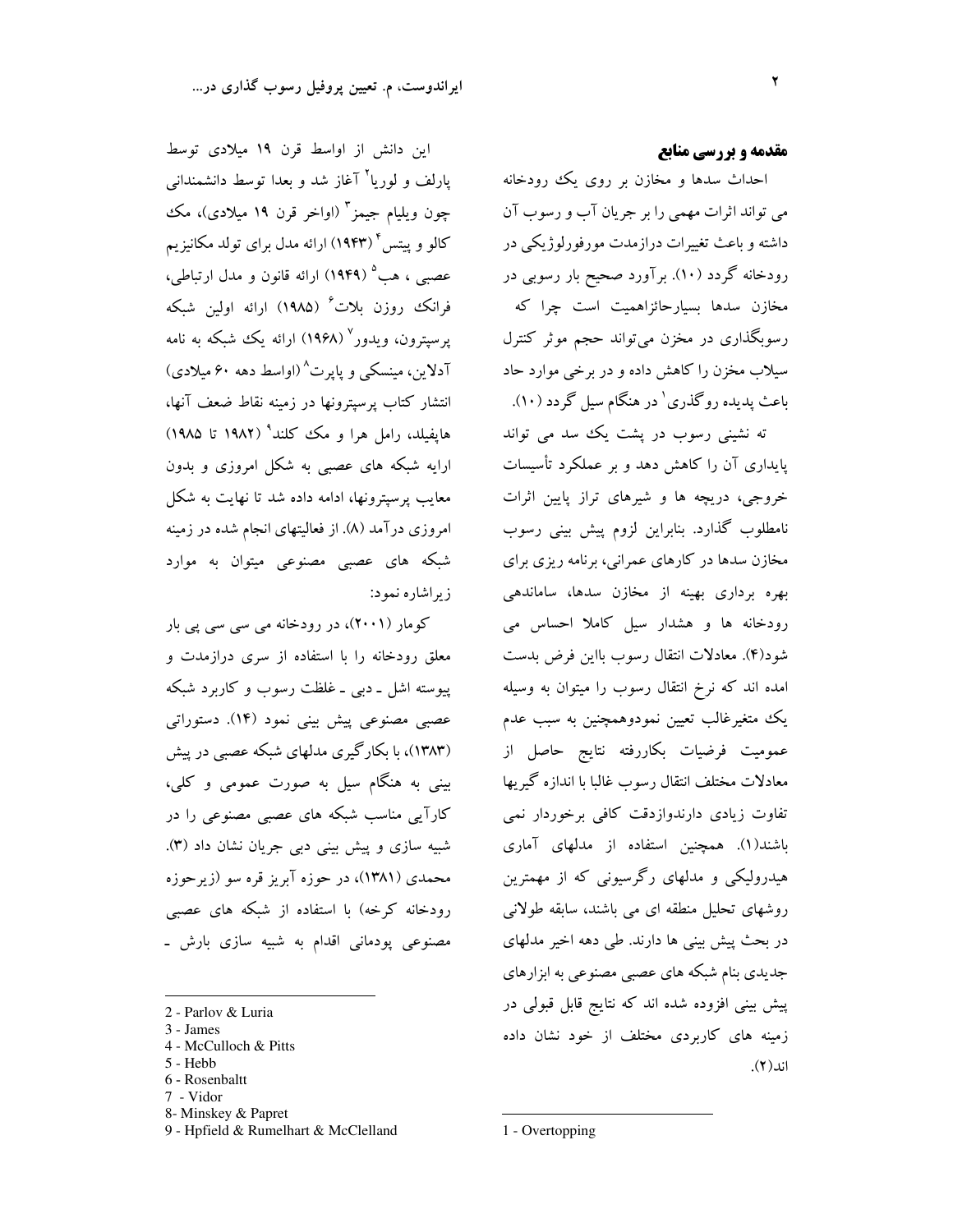رواناب و روند يابي سيل در رودخانه نموده با توجه به اینکه یکی از بزرگترین مسائل ومعضلات اهالی همدان کمبود آب آشامیدنی در فصول تابستان وپائیز میباشد، تامین آب آشامیدنی برای ساکنین همدان امری اجتناب ناپذیربوده وبه منظورحل مشکل فوق احداث سد اکباتان روی رودخانه آبشینه در محل یالفان در ۱۱ کیلومتری شهر همدان مورد نظر قرار گرفت. با توجه به کاهش حجم مخزن سد مذکور، در این تحقیق روند رسوبگذاری مخزن سد اکباتان بااستفاده ازشبکه های عصبی مصنوعی مورد بررسی قرار گرفت تا بتوان با استفاده از آمار موجود وضعیت رسوبگذاری را در سالهائی که رسوب سنجی انجام نشده است مشخص نمود (۶).

## **مواد و روش ها** مدل غیرخطی شبکه های عصبی مصنوعی

شبکه های عصبی مصنوعی دارای قابلیت های ویژه هستند که با استفاده از روند طولانی تکامل مغز انسان شبیه سازی گردیده است. شبیه سازی شبکه عصبی مصنوعی با شاخص های مطلوبی مانند



شکل ۱-مشخصات یا معماری شبکه عصبی مصنوعی

فعالیت و پردازش موازی در حجم گسترده، محاسبات و نمایش غیرمتمرکز و توزیع یافته، تصمیم پذیری و قابلیت بسط و توسعه، تطبیق پذیری پردازش ذاتی اطلاعات، توانایی تحمل خطا و اصلاح آن و بالاخره مصرف انرژی به میزان حداقل تحولی عظیم در دانش و تکنیک مدلسازی به وجود خواهد آورد و درک ما را از جهان واقعی بیشتر خواهد نمود. یک شبکه مصنوعی مجموعه ای از معماری موازی \_ توزیعی با تعداد زیادی گره و

است(۷).

ارتباط و اوزان ارتباطات می باشد(۹).

معماري شبكه عصبي مصنوعي جزئي مرتبط

معماری این شبکه براساس ارتباط مولفه های یک لایه ورودی و یک البی چند لایه مخفی و یک لايه خروجي طراحي مي گردد (شكل ۱). هر كدام از لایه های مورد اشاره دارای چندین گره می باشند. وجود لايه هاي مخفى رفتار غيرخطي سيستم را منعکس می سازد. شبکه های چند لایه ای دارای یک خروجے یا یک گرہ مے پاشد(۵).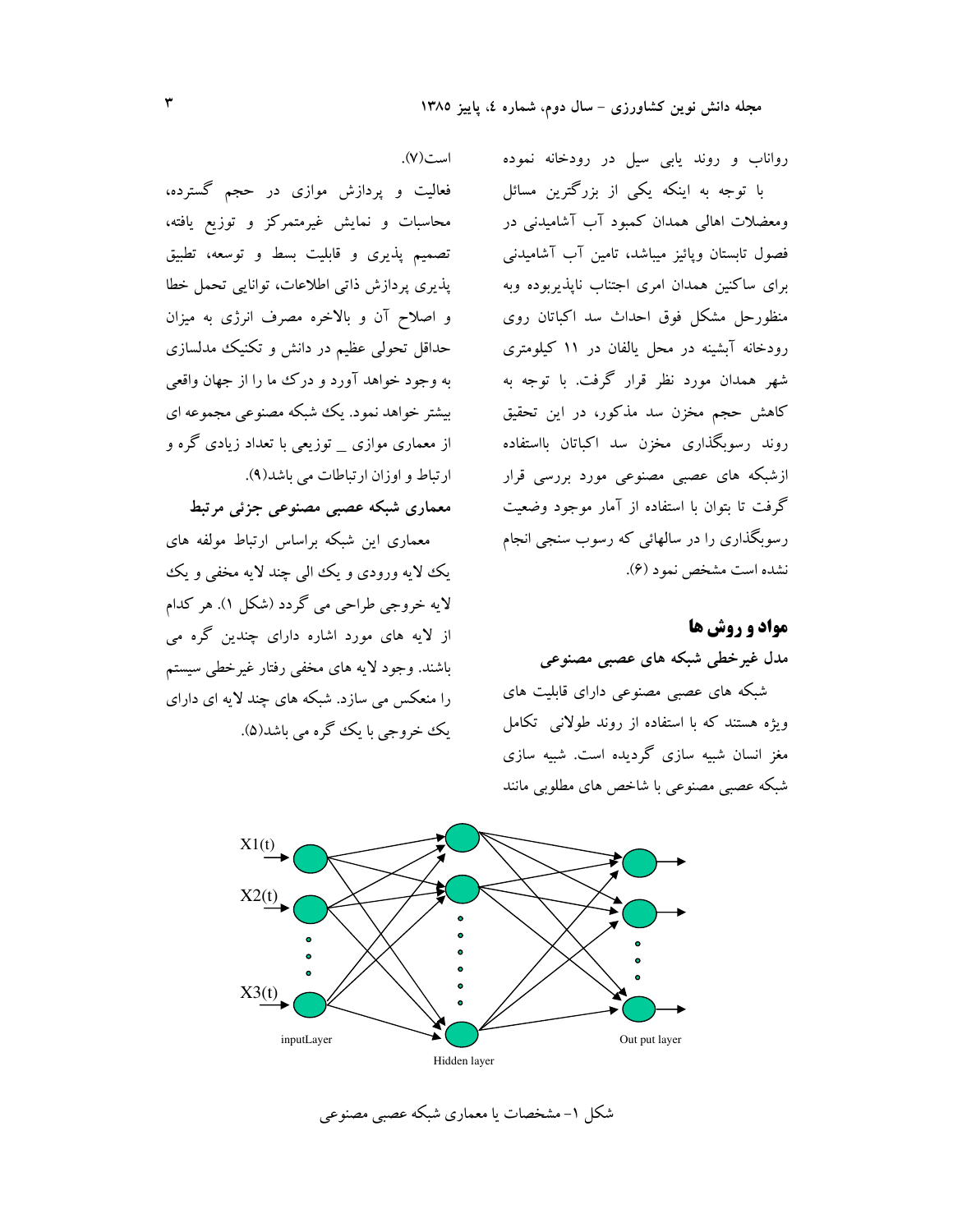$$
O_{i,m} = F(U_{i,m}) = \frac{A}{1 + \exp[-(g.U_{i,m})]}
$$

مشتق تابع فوق که در محاسبات مربوط به الگوریتم پس انتشار به کار می رود به صورت رابطه(۲) می باشد.

 $(\Upsilon)$ 

$$
f'(U_{i,m}) = \frac{g}{A} f(U_{i,m})(A - f(U_{i,m}))
$$
  
20. 
$$
f(U_{i,m}) = A \cdot (Y)g(1)
$$
  
31. 
$$
f(U_{i,m}) = \frac{g}{A} \cdot (Y)g(1)
$$
  
32. 
$$
f(U_{i,m}) = \frac{g}{A} \cdot (Z_{i,m})
$$
  
33. 
$$
f(U_{i,m}) = \frac{g}{A} \cdot (Z_{i,m})
$$
  
34. 
$$
f(U_{i,m}) = U_{i,m}
$$
  
35. 
$$
U_{i,m} = U_{i,m} \cdot (X_{i,m})
$$
  
36. 
$$
U_{i,m} = U_{i,m} \cdot (X_{i,m})
$$
  
37. 
$$
U_{i,m} = U_{i,m} \cdot (X_{i,m})
$$
  
38. 
$$
U_{i,m} = U_{i,m} \cdot (X_{i,m})
$$
  
39. 
$$
U_{i,m} = U_{i,m} \cdot (X_{i,m})
$$
  
30. 
$$
U_{i,m} = U_{i,m} \cdot (X_{i,m})
$$
  
31. 
$$
U_{i,m} = U_{i,m} \cdot (X_{i,m})
$$
  
32. 
$$
U_{i,m} = U_{i,m} \cdot (Y_{i,m})
$$
  
33. 
$$
U_{i,m} = U_{i,m} \cdot (Y_{i,m})
$$
  
34. 
$$
U_{i,m} = U_{i,m} \cdot (Y_{i,m})
$$
  
35. 
$$
U_{i,m} = U_{i,m} \cdot (Y_{i,m})
$$
  
36. 
$$
U_{i,m} = U_{i,m} \cdot (Y_{i,m})
$$
  
37. 
$$
U_{i,m} = U_{i,m} \cdot (Y_{i,m})
$$
  
38. 
$$
U_{i,m} = U_{i,m} \cdot (Y_{i,m})
$$
  
39. 
$$
U_{i,m} = U_{i,m} \cdot (Y_{i,m})
$$
  
40. 
$$
U_{i,m} = U_{i,m} \cdot (Y_{i,m})
$$
  
51. 
$$
U_{i,m} = U_{i,m} \cdot (Y_{i,m})
$$
  
6

$$
U_{i,m} = \sum_{i=1}^{n_{m-1}} W_{j,i,m} O_{i,m} + \theta_{j,m}
$$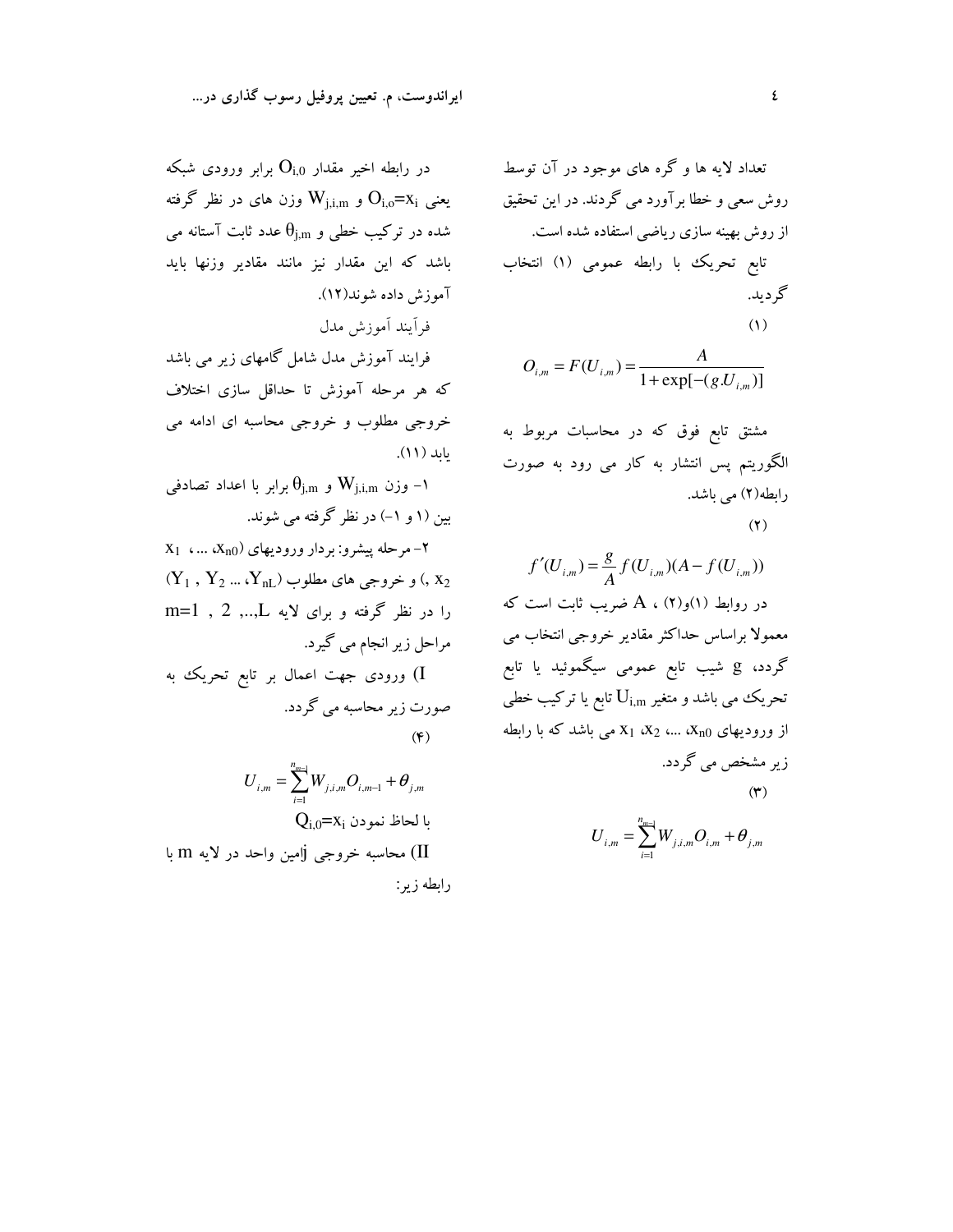I 
$$
\delta_{j,m}
$$
 بارامتر و 1 و د و 1 و ره دا مترامتر محاسبه می گردد.  
\n(الطه زیر محاسېه می گردد.  
\n(۸)  
\n
$$
\delta_{j,m} = O_{j,m}(A-O_{j,m})(Y_i-O_{i,m})
$$
\n(۸)  
\n
$$
\delta_{j,m} = O_{j,m}(A-O_{j,m})(Y_i-O_{i,m})
$$
\n(9)  
\n
$$
\delta_{j,m} = O_{j,m}(1-O_{j,m})\sum_{k=1}^{n_{m+1}}W_{k,j,m} + 1\sigma_{k,m+1}
$$
\n(10)  
\n
$$
\delta_{j,m} = O_{j,m}(1-O_{j,m})\sum_{k=1}^{n_{m+1}}W_{k,j,m} + 1\sigma_{k,m+1}
$$
\n(11)  
\n
$$
\Delta W_{i,j,m}(n+1) = 1\sigma_{j,m}.O_{j,m-1} + \alpha\Delta_{j,i,m}W(n)
$$
\n(11)  
\n
$$
\Delta W_{i,j,m}(n+1) = W_{j,i,m}(n) + \Delta.W_{j,i,m}(n+1)
$$
\n(11)  
\n
$$
W_{i,j,m}(n+1) = W_{j,i,m}(n) + \Delta.W_{j,i,m}(n+1)
$$
\n23. 
$$
\delta_{i,j,m}(n+1) = \delta_{i,j,m}(n) + \sum_{j,m=1}^{n_{m+1}}\delta_{i,j,m}(n+1)
$$
\n24. 
$$
\delta_{i,j,m}(n+1) = \delta_{i,j,m}(n) + \sum_{j,m=1}^{n_{m+1}}\delta_{i,j,m}(n+1)
$$
\n25. 
$$
\delta_{i,j,m}(n+1) = \delta_{i,j,m}(n+1) + \sum_{j,m=1}^{n_{m+1}}\delta_{i,j,m}(n+1)
$$
\n26. 
$$
\delta_{i,j,m}(n+1) = \delta_{i,j,m}(n+1) + \sum_{j,m=1}^{n_{m+1}}\delta_{i,j,m}(n+1)
$$

۴

ارتباطی می باشند. مقدار N+n بیانگر تعداد نرون های شبکه شامل نرونهای ورودی نیر می باشند. M فقط ورودی ها را در بردار  $\rm X$  کپی می نمایند. کلیه نرونهای دیگر شبکه مانند نرون شماره i که مقدار متغیر شبکه  ${\rm U}$  را با استفاده از اطلاعات کلیه گره های ماقبل آن برآورد می نماید

(a)

\n
$$
j = 1, 2, \ldots, n_{m}
$$
\n
$$
O_{i,m} = \frac{A}{1 + \exp(-g.U_{i,m})}
$$
\nO<sub>2,L J</sub> .... p O<sub>nL,L</sub> )

\n
$$
O_{nL,L} \rightarrow \text{Var}(O_{i,L})
$$
\n
$$
O_{nL,L} \rightarrow \text{Var}(O_{i,L})
$$
\n
$$
O_{nL} \rightarrow \text{Var}(O_{i,L})
$$
\n
$$
O_{nL} \rightarrow \text{Var}(O_{i,L})
$$
\n
$$
O_{nL} \rightarrow \text{Var}(O_{i,L})
$$
\n
$$
E_P = \frac{1}{2} \sum_{i=1}^{n_L} [Y_i - O_{i,L}]^2
$$
\nand

\n
$$
E_P = \frac{1}{2} \sum_{i=1}^{n_L} [Y_i - O_{i,L}]^2
$$

$$
E = \sum_p E_p
$$

چنانکه خطای مدل در حد قابل قبول باشد، آموزش متوقف می گردد در غیر این صورت مرحله انتشار پسرو در مرحله ۴ انجام خواهد گرفت. ۴– مرحله پسرو (پس انتشار خطا): در این مرحله برای لایه m=L , L-1, L-2, ..., l مراحل محاسباتی زیر به منظور تصحیح ضرایب و یا ادامه آموزش ضرایب انجام می پذیرد .

## عماری شبکه عصبی مصنوعی تمام مرتبط

معماری این شبکه بر این فرض بنا گردیده است که خروجی شبکه با کلیه گره های ماقبل از جمله ورودیها در ارتباط مستقیم باشد. در حالبی که شبکه جزئی مرتبط خروجی، با کلیه گره ها به طور مستقیم ارتباط ندارد وارتباط بین خروجی و ورودي لايه هاي مخفى وجود دارند كه لايه هاي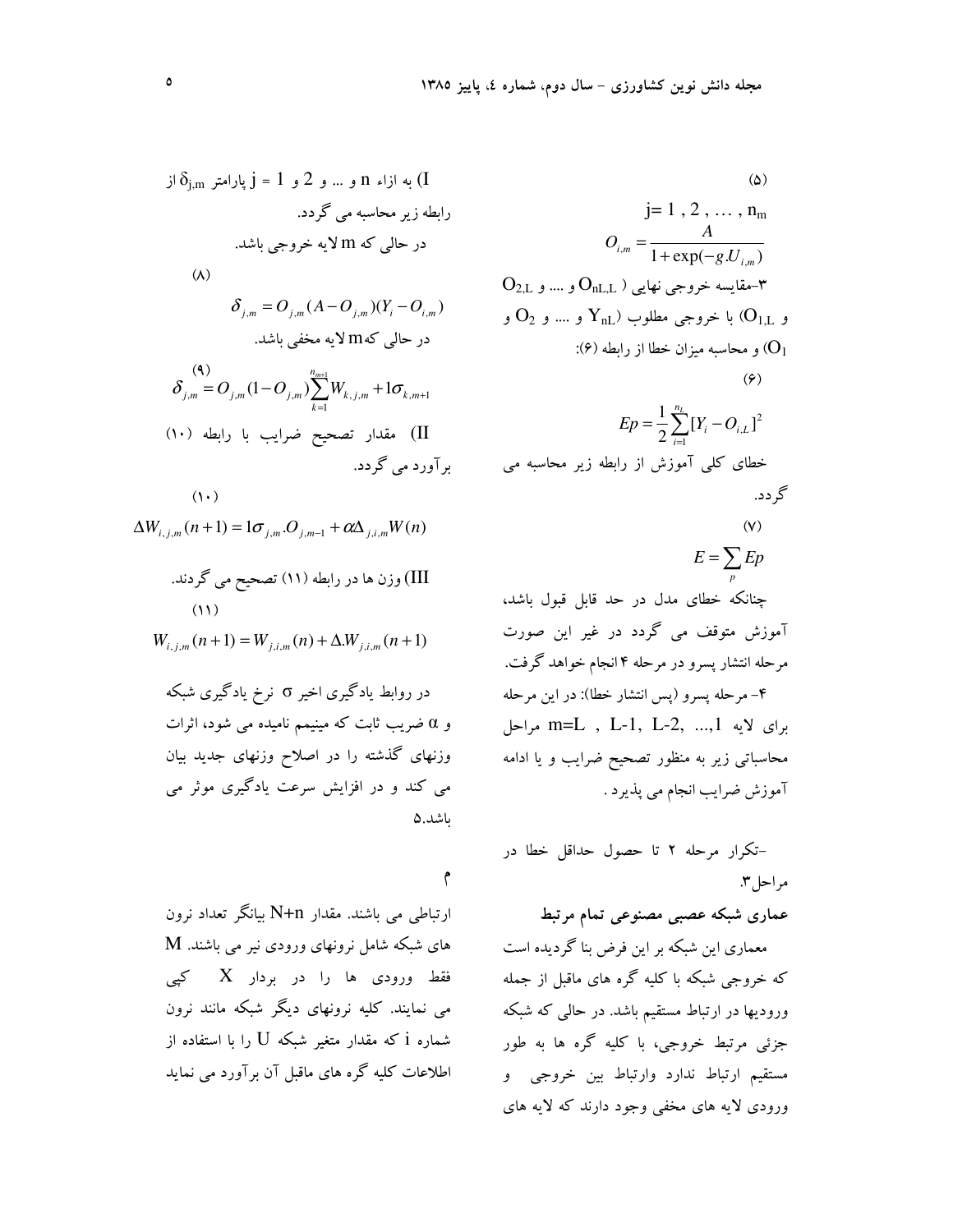ماقبل مانند Y<sub>n-1</sub> و حتی اطلاعات ورودی  
\nn j=1, 2, ..., i  
\n
$$
X_{max}(j) = \sum_{i=1}^{n} X(i) \quad (19)
$$
\n
$$
X_{max}(j) = \sum_{i=1}^{n} X(i) \quad (19)
$$
\n
$$
X_{max}(j) = \sum_{i=1}^{n} X(i) \quad (19)
$$
\n
$$
X_{max}(j) = \sum_{i=1}^{n} X_{i} \quad (10)
$$
\n
$$
X_{max}(j) = \sum_{i=1}^{n} X_{i} \quad (10)
$$
\n
$$
Y(i) = 0.1 + 0.85 \quad \frac{y(i)}{y_{max}(j)}
$$
\n
$$
i = 1, 2, ..., m, j = 1, 2, ..., i
$$

 $(\lambda)$ 

$$
O(i) = (Y(i) - 0.1) \times \frac{Y_{\text{max}}(j)}{0.85} \quad \text{i = 1, 2, ...}
$$
\n, m <sub>9</sub> j=1, 2, ..., i  
\n
$$
O(i) \quad (\text{A}) \quad \text{a.e.}
$$
\n
$$
O(i) \quad (\text{A}) \quad \text{b.e.}
$$
\n
$$
P(i) = \text{b.e.}
$$

بهینه سازی ریاضی پارامترهای مدل یکی از حساس ترین مراحل مدل سازی می باشد. برای بهینه سازی پارامترهای یک مدل باید به دو سئوال اساسی پاسخ داده شود.

1 - Optimisation of Parameters

و حتی نرون خروجی Y نیز از اطلاعات تمام گره و  
\nیه شکل ریاضی زیر بیان نمود (1).  
\n
$$
X_{i} = X_{j}
$$
\n(17)  
\n
$$
X_{i} = X_{j}
$$
\n
$$
1 \leq i \leq m
$$
\n(18)  
\n
$$
Ui = \sum_{j=1}^{i-1} W_{i,j} X_{i}
$$
\n
$$
m \leq i \leq N + n
$$
\n(19)  
\n
$$
Xi = \frac{A}{1 + \exp(-U_{i} + W_{o,j})}
$$
\n
$$
m \leq i \leq N + n
$$
\n(10)  
\n
$$
Yi = X_{i+N}
$$
\n
$$
1 \leq i \leq n
$$
\n(11)  
\n
$$
Yi = X_{i+N}
$$
\n
$$
1 \leq i \leq n
$$
\n(12)  
\n
$$
Y = X_{i+N}
$$
\n
$$
1 \leq i \leq n
$$
\n(13)  
\n
$$
Y = X_{i+N}
$$
\n
$$
1 \leq i \leq n
$$
\n(14)  
\n
$$
Y = X_{i+N}
$$
\n(15)  
\n
$$
Y = X_{i+N}
$$
\n(16)  
\n
$$
Y = X_{i+N}
$$
\n(17)  
\n
$$
Y = X_{i+N}
$$

$$
(\mathcal{S})
$$

 $\cdots,$ 

$$
X(i) = 0.1 + 0.85 \frac{x(i)}{x_{\text{max}}(j)}
$$
 i= 1, 2,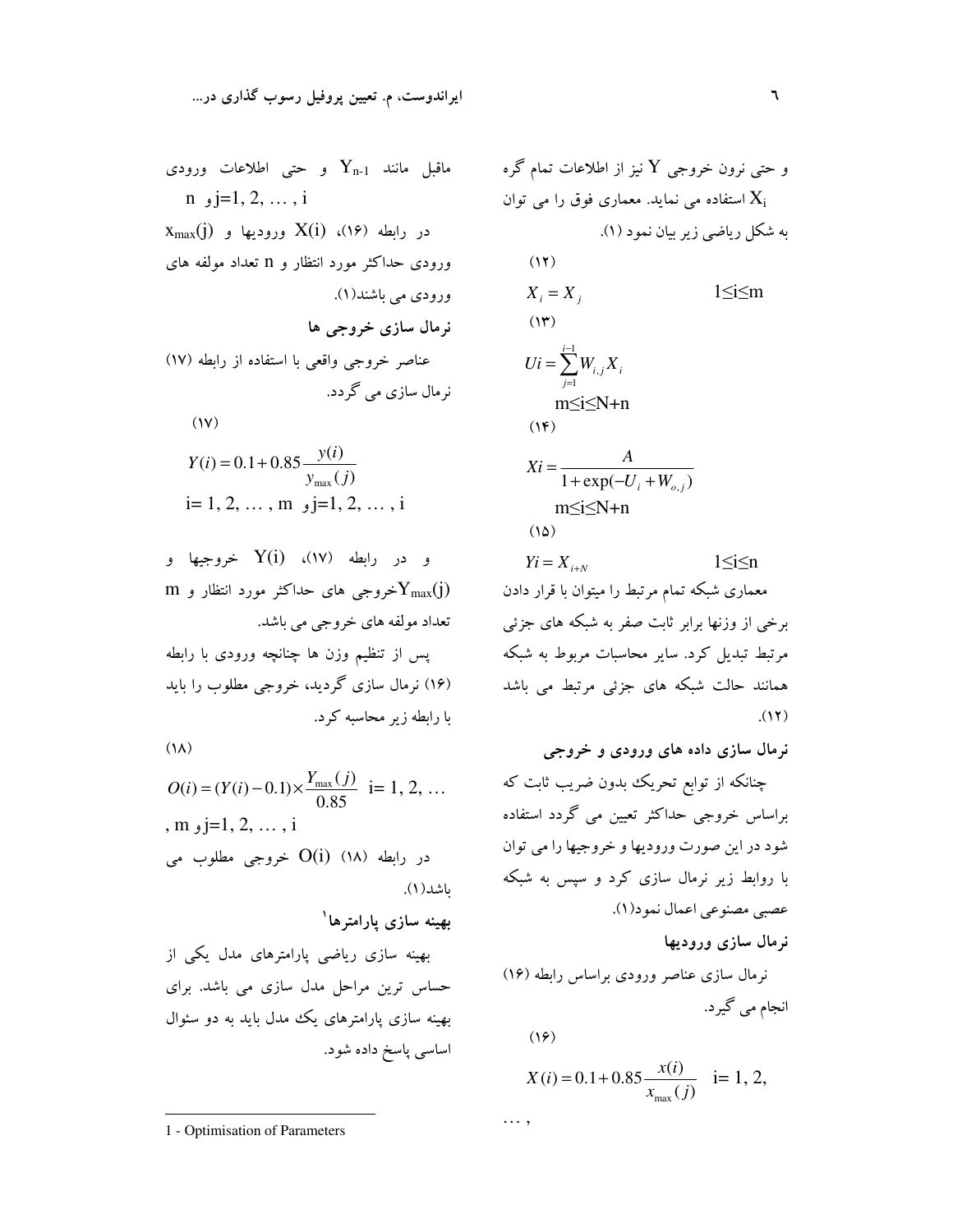$$
F(\alpha, \beta, \delta, \dots) = \sqrt{\frac{S_{t=1}^{n}[Q_0(t) - Q_c(t)^2.W_t(t))}{n}}
$$

$$
W(t) = \frac{Q_0(t) + Q}{2 \cdot Q}
$$
  
2. Q  
3. Q  
4.  $Q_0$  5.  $Q_0$  6.  $Q_0$  7.  $Q_0$  8.  $Q_0$  9.  $Q_0$  1.  $Q_0$  1.  $Q_0$  1.  $Q_0$  1.  $Q_0$  1.  $Q_0$  1.  $Q_0$  1.  $Q_0$  1.  $Q_0$  1.  $Q_0$  1.  $Q_0$  1.  $Q_0$  1.  $Q_0$  1.  $Q_0$  1.  $Q_0$  1.  $Q_0$  1.  $Q_0$  1.  $Q_0$  1.  $Q_0$  1.  $Q_0$  1.  $Q_0$  1.  $Q_0$  1.  $Q_0$  1.  $Q_0$  1.  $Q_0$  1.  $Q_0$  1.  $Q_0$  1.  $Q_0$  1.  $Q_0$  1.  $Q_0$  1.  $Q_0$  1.  $Q_0$  1.  $Q_0$  1.  $Q_0$  1.  $Q_0$  1.  $Q_0$  1.  $Q_0$  1.  $Q_0$  1.  $Q_0$  1.  $Q_0$  1.  $Q_0$  1.  $Q_0$  1.  $Q_0$  1.  $Q_0$  1.  $Q_0$  1.  $Q_0$  1.  $Q_0$  1.  $Q_0$  1.  $Q_0$  1.  $Q_0$  1.  $Q_0$  1.  $Q_0$  1.  $Q_0$  1.  $Q_0$  1.  $Q_0$  1.

به منظور یافتن پاسخ سئوال دوم باید روشهای مختلف جهت بهینه سازی ریاضی مورد بررسی قرار گیرند و مناسبت ترین آنها را با توجه به روابط و معادلات موجود و همچنین خصوصیات یارامترها انتخاب گے دند.

در این تحقیق پس از طراحی مدل با توجه به موارد ذکر شده از دو روش بهینه سازی پیچیدک ُ و جستجوی نمونه<sup>۲</sup> به صورت متوال<sub>ی</sub> استفاده گردیده است(۱). روشهای به کار گرفته شده از نوع بھینه سازی غیرخطی مقید می باشند. یعنی بھینه سازی در فاصله بین حد بالایی و پایینی پارامترها که

1 - Complex method

2 - Pattern search method

از پیش مشخص شده اند انجام می پذیرد. روشهای به کار گرفته شده برای تابعی که امکان مشتق گیری وجود ندارد و یا دارای مشتقات جزئی از متغیرهای دیگر هستند بسیار موثر وکارا میباشند (۱).

در این بررسی ابتدا روش بهینه سازی پیچیدک به کار گرفته می شود تا با یک تقریب مناسب مقادیر فرضی اولیه پارامترها به مقادیر واقعی یارامترها نزدیک شود، سیس با بکارگیری روش جستجوی نمونه پارامترهای اصلاح شده تا حد امکان به مقادیر واقعی یارامترها نزدیک می گردند و يارامترها بهينه مي شوند(١).

در هر دو روش بهینه سازی با استفاده از اطلاعات ورودی و خروجی در دو مرحله انجام می گیرد. به منظور مقایسه دقت مدل از عامل RMSE س<br>را رابطه زیر استفاده گردید.

 $(1)$ 

 $\sum_{t=1}^{n} [Q_0(t) - Q_c(t)]^2$ 

برای کاربرد مدل ANN احتیاج به اطلاعات و آمار مورد نیاز از حوزه سد اکباتان در همدان می باشد. اطلاعات مورد نیاز آمار دبی روزانه در سالهای ۱۳۶۳الی ۱۳۷۹ می باشد که این آماری براساس اندازه گیری های انجام شده در رودخانه آبشینه در ایستگاه یالفان بدست آمده است. با استفاده از آمار دبی جریان بایستی میزان رسوب حمل شده به مخزن سد اكباتان محاسبه شود. لذا نیاز است رابطه بین دبی جریان ومیزان رسوب حمل شده تعسن شود.

<sup>3 -</sup> Root Mean Square Error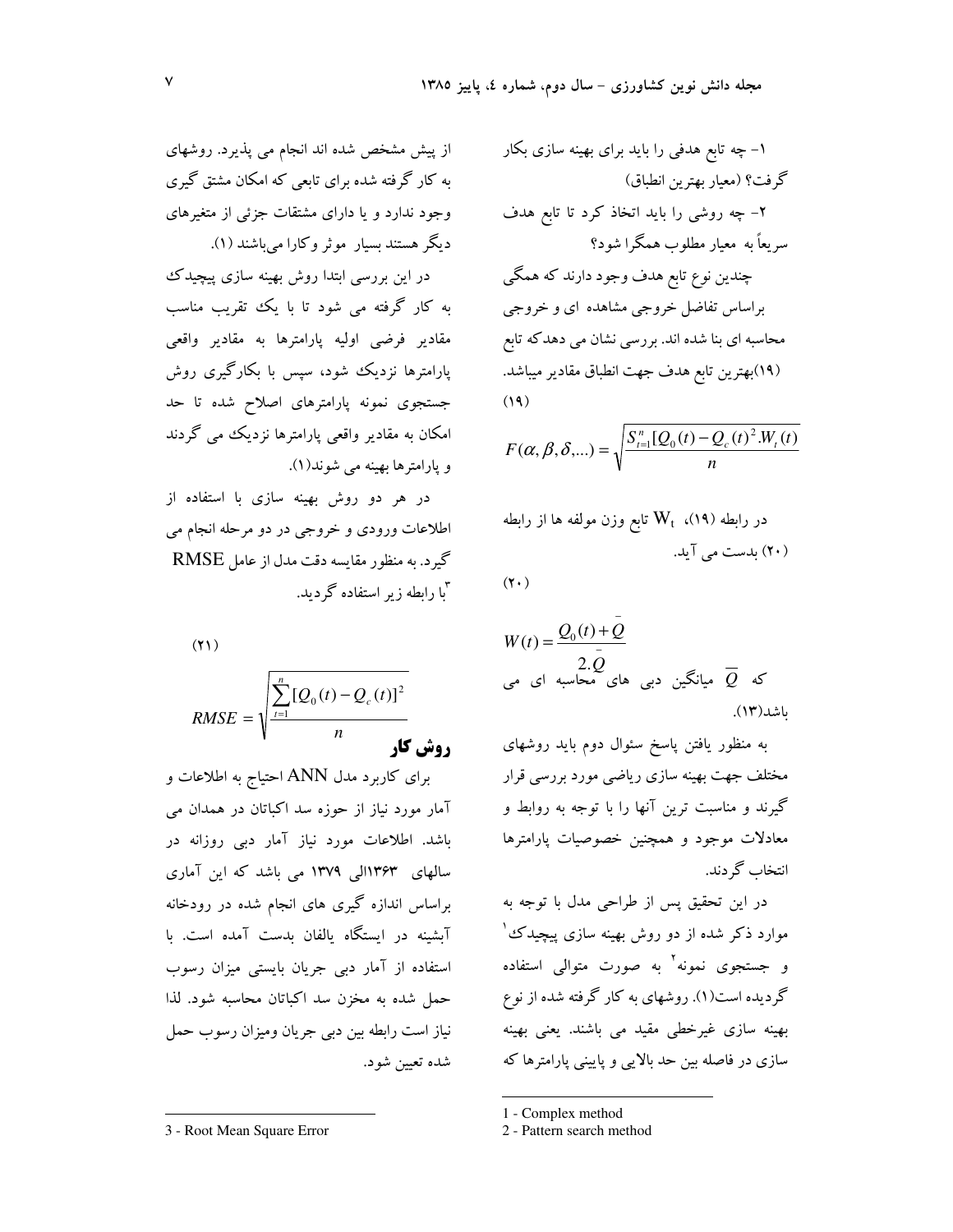تعیین معادله حمل رسوب برای رودخانه أبشینه در این تحقیق با استفاده از آمار غلظت مواد معلق رسوب آب در کلیه نمونه های برداشت شده اقدام به تعیین رابطه دبی آب \_ دبی رسوب گردیده و با بکارگیری آمار دبی روزانه رودخانه اقدام به محاسبه میانگین درازمدت رسوب سالانه رودخانه شده است.

روش بكار گرفته شده اين تحقيق جهت محاسبه رسوب ابتدا توسط اداره حفاظت خاك ايالات متحده پیشنهاد گردیده سیس توسط دفتر عمران ایالات متحده، فرموله شده و در اکثر طرحهای عمرانی مرتبط با آب و خاک به کار گرفته می شود. چنانچه نمونه برداری از آب با رعایت استانداردهای موجود صورت پذیرد و نمونه ها معرف واقعی نحوه تغییرات دبی رسوب بر حسب دبی جریان باشند از نتایج بدست آمده، وضعیت رسوب زائی حوزه و کمیت رسوب حمل شده توسط رودخانه مشخص می شود. واضح است که مقادیر ارائه شده برای رسوب رودخانه ها ارقامی قطعی نبوده و با زیاد شدن طول دوره آماربر داری از ایستگاههای رسوب سنجی و تجدید محاسبات در هر ۵ یا ۱۰ سال نتایج حاصل به واقعیت نزدیکتر خواهد شد(١).

براساس نتايج حاصل از تعداد ۲۰۶ نمونه رسوب برداشت شده از رودخانه آبشینه از سال ۱۳۶۳ الی ۱۳۷۴ ، رابطه شدت رسوب دهی بر حسب شدت جریان آب بصورت معادله(۲۲) تعیین گردیده است  $:(\hat{z})$ 

 $(11)$  $Q_s = 12.1399 Q_w^{1.5332}$ 

در رابطه فوق  $\mathrm{Q}_\mathrm{s}$  و  $\mathrm{Q}_\mathrm{w}$  به ترتیب دبی رسوب بر حسب تن بر روز و دبی آب بر حسب مترمکعب بر ثانیه می باشد. وضریب همبستگی R برابر ۰/۸۷ می باشد. اکنون با داشتن آمار دبی جریان و رابطه دبی رسوب با دبی جریان می توان دبی رسوب ورودي به مخزن را بدست آورد. آمار مورد استفاده جهت مدل ANN <sup>ا</sup>

با استفاده از منحنی کف مخزن سد اکباتان در سالهای ۱۳۶۳، ۱۳۶۹ و ۱۳۷۴ می توان مقادیر رسوب گذاری را در فواصل مختلف از سد در كف مخزن محاسبه نمود با استفاده از مدل ANN و گرافهای فوق اقدام به آموزش و یادگیری مدل شده است (۱). با توجه به مدل ANN که احتیاج به تعدادی گره در لایه ورودی، تعدادی گره در لایه های مخفی و یک گره در لایه خروجی دارد، مقدارهای متفاوتی از ۳ تا ۶ گره در ورودی براساس آمار موجود و همچنین تعداد یک تا ۱۵ گره در هر لایه مخفی و یک لایه خروجی براساس ارتفاع رسوب در كف مخزن در نقاط مختلف از سد، برای مدل تعیین شده است .

بدین صورت که با استفاده از منحنی پروفیل کف مخزن در سالهای ۱۳۶۳ تا ۱۳۶۹ ارتفاع رسوب در فواصل ۲۰، ۴۰، ۴۰، ۵۰، ۱۵۰، ۱۵۰، ۹۰۰، ۱۰۰۰، ۱۱۰۰ و ۱۲۰۰ متر از سد محاسبه شده که این اطلاعات جهت آموزش مدل بکار برده شده است و آمار رسوب گذاری بین سالهای ۱۳۶۹ الی ۱۳۷۴ را جهت کالیبره کردن مدل انتخاب شده است.

1 - Artificial Neural Networks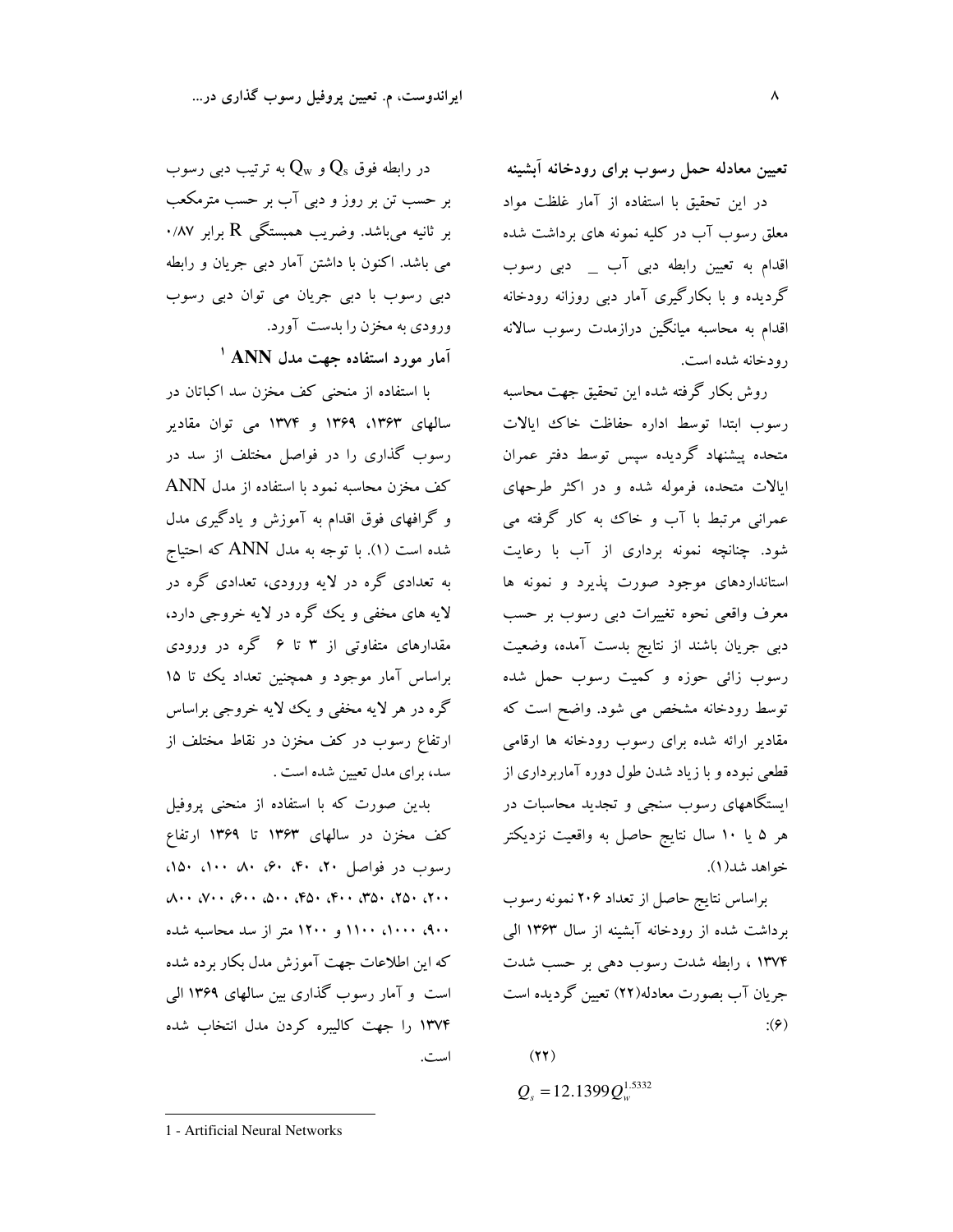### نتايج و بحث

یس از آموزش و اجرای مدل با گره های مختلف در ورودی با توجه به آمار موجود، و همچنین انتخاب۱ الی ۱۵ گره در لایه مخفی، بهترین تعداد گره در ورودی و تعداد گره لایه مخفی براساس مقایسه هر یک از گرافها بدست آمده از مدل با گراف رسوبگذاری در سال ۷۴ برابر شش گره در ورودی وهشت گره در لایه مخفی تعیین گردیده است. بدین صورت که با محاسبه ریشه میانگین مربعات خطا<sup>\</sup> و ضریب نکوئی برازش<sup>۲</sup> برای هر یک از گرافهای مقایسه ای(جدول ۱) بهترین حالت آن برای ریشه میانگین مربعات خطا برابر RMSE = ۰/۰۷ و ضریب نکوئی برازش ۰/۹۶ = $\mathrm{R}^2$  بدست آمده است(شکل۲). پس از تعیین بهترین تعداد گره در لايه ورودي و لايه مخفى، با توجه به آمار موجود اقدام به رسم پروفیل کف مخزن با استفاده از مدل ANN برای سال ۱۳۷۹ نموده که در شکل (۳) ارائه گردیده است.

نتایج حاصل از بکارگیری مدل شبکه های عصبی مصنوعی نشان می دهد که رجحان این روش بر سایر روشها به دلیل پردازش موازی داده ها و اطلاعات است. کاربرد این مدل با دو معماری تمام مرتبط و بطور جزئی مشخص می سازد که این مدل قابلیت شبیه سازی طیف وسیعی از رفتارهای هيدروليكي  $\mathbf{1}_{2}$ دارا می باشد(۱). مدل شبکه عصبی تمام مرتبط برای پدیده هایی که رفتار خطی دارند نتایج بهتری را بدست می

1 - Root Mean Square error

2 - Goodness of fit

دهد. و مدل شبکه عصبی بطور جزئی مرتبط برای فرآیندهایی که رفتار غیرخطی دارند نتایج بهتری را بدست می دهد. مدل شبکه عصبی بطور جزئی مرتبط برای فرآیندهایی که رفتار غیرخطی دارند نتايج به مراتب دقيق ترى را نسبت به روش قبل مى دهد و از نظر گستره کاربرد آن به طور قابل ملاحظه ای نسبت به سایر روشهای برتری دارد و حتی می توان با تعریف توابع تحریک ویژه پدیدههای با رفتار خطی را نیز شبیه سازی نمود (۱). یکی از مشکلات مدل شبکه عصبی مصنوعی نیاز به آموزش طولانی و دسترسی به تعداد فراوان داده های تاریخی می باشد. در این تحقیق روش بهینه سازی ریاضی جهت تسریع در فرآیند آموزش و تنظیم اوزان گره ها شبکه با کمترین آمار و اطلاعات را ممکن ساخته است. آزمون حساسیت مدل مذکور نشان داد که نتایج حاصل از بکارگیری روشهای بهینه سازی ریاضی بسیار موثر و کارا می باشد و قابلیت انعطاف پذیری این مدلها را بطور چشمگیری افزایش می دهد (۱).

بکارگیری روش کلاسیک BP به دلیل گرفتار شدن بهینه سازی ضرائب وزنها در تله های ریاضی در بسیاری از موارد کارآیی ندارد بنابراین برای رسیدن به همگرایی در تنظیم اوزان باید از روشهای بهينه سازي رياضي به ويژه روشهائي مانند الگوريتم ژنتیک یا روشهای بهینه سازی غیرخطی مانند روزانبراک استفاده نمود (روش بهینه سازی غیر خطي سيميلكس ).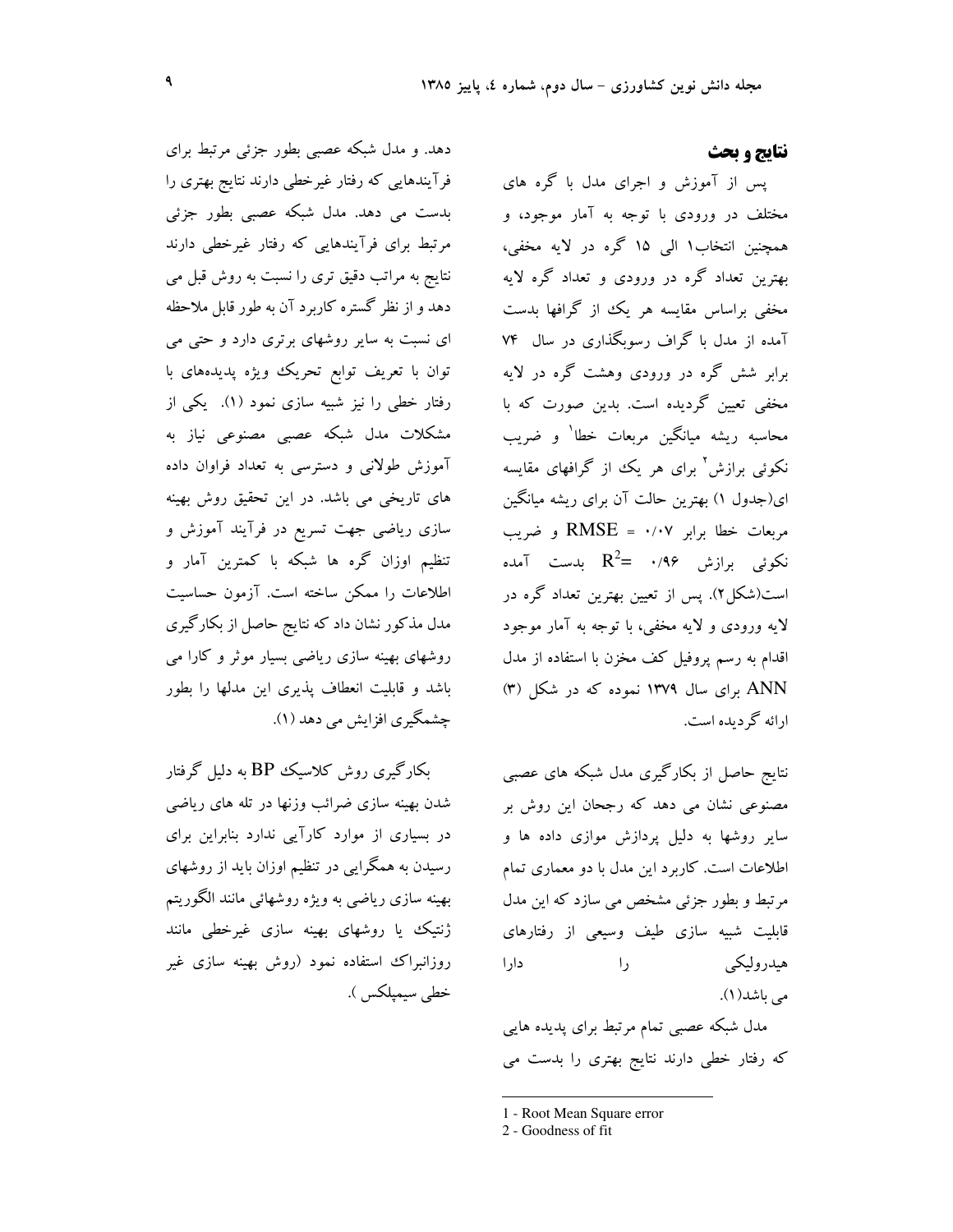|                             | تعداد گره در خروجي     تعداد گره درلايه مخفي     تعداد گره در ورودي |                 | $R^2$                         | <b>RMSE</b>       |
|-----------------------------|---------------------------------------------------------------------|-----------------|-------------------------------|-------------------|
| $\pmb{\varphi}$             | $\blacklozenge$                                                     | $\blacklozenge$ | $\cdot$ / $\vee \mathfrak{f}$ | $\cdot/\lambda$   |
| ۶                           | ۲                                                                   | ١               | $\cdot$ /9<br>A               | $\cdot$ /۲۴       |
| ۶                           | $\mathbf{\breve{r}}$                                                | ١               | $\cdot$ / $\mathcal{F}$ ۲     | $\cdot$ /۲۷       |
| ۶                           | ۴                                                                   | ١               | $\cdot$ /5<br>A               | $\cdot$ /۳۵       |
| $\hat{\boldsymbol{\gamma}}$ | $\pmb{\Delta}$                                                      | $\blacklozenge$ | $\cdot$ /55                   | $\cdot$ /۴۱       |
| ۶                           | ۶                                                                   | ١               | $\cdot$ / $\mathcal{F}$       | .779              |
| ۶                           | $\check{\mathsf{v}}$                                                | ١               | $\cdot/\Lambda$ ٩             | $\cdot/17$        |
| ۶                           | ٨                                                                   | ١               | .49                           | $\cdot/\cdot\vee$ |
| ۶                           | ٩                                                                   | ١               | $\cdot$ /V۵                   | $\cdot/19$        |
| ۶                           | $\mathcal{N}$                                                       | ١               | $\cdot$ /V)                   | $\cdot$ /۲۲       |
| ۶                           | $\setminus$                                                         | ١               | $\cdot$ /99                   | $\cdot$ /۲۳       |
| ۶                           | $\gamma$                                                            | ١               | $\cdot$ / $\frac{6}{10}$      | $\cdot$ /۲۴       |
| ۶                           | $\mathcal{W}$                                                       | ١               | $\cdot$ /9 $\cdot$            | $\cdot$ /۲۸       |
| ۵                           | ١                                                                   | ١               | $\boldsymbol{\cdot}$ /V۲      | $\cdot$ /٢        |
| ۵                           | $\mathbf{y}$                                                        | ١               | $\boldsymbol{\cdot}$ /9<br>V  | $\cdot$ /۲۳       |
| $\Delta$                    | ٨                                                                   | ١               | $\boldsymbol{\cdot}$ /<br>AA  | $\cdot/\gamma$    |
| $\mathfrak{r}$              | $\pmb{\mathfrak{r}}$                                                | ١               | $\cdot$ / $\mathcal{F}$ ۲     | $\cdot$ /۲۷       |
| $\pmb{\mathfrak{r}}$        | ۶                                                                   | ١               | $\boldsymbol{\cdot}$ /VA      | $\cdot$ /16       |
| $\mathfrak{r}$              | ٧                                                                   | ١               | $\cdot$ /9 $\!\!$ $\wedge$    | $\cdot$ /۲۵       |
| ۴                           | ٨                                                                   | ١               | $\boldsymbol{\cdot}$ /VV      | $\cdot/1V$        |

جدول ۱– تعدادی از بهترین حالات مقایسه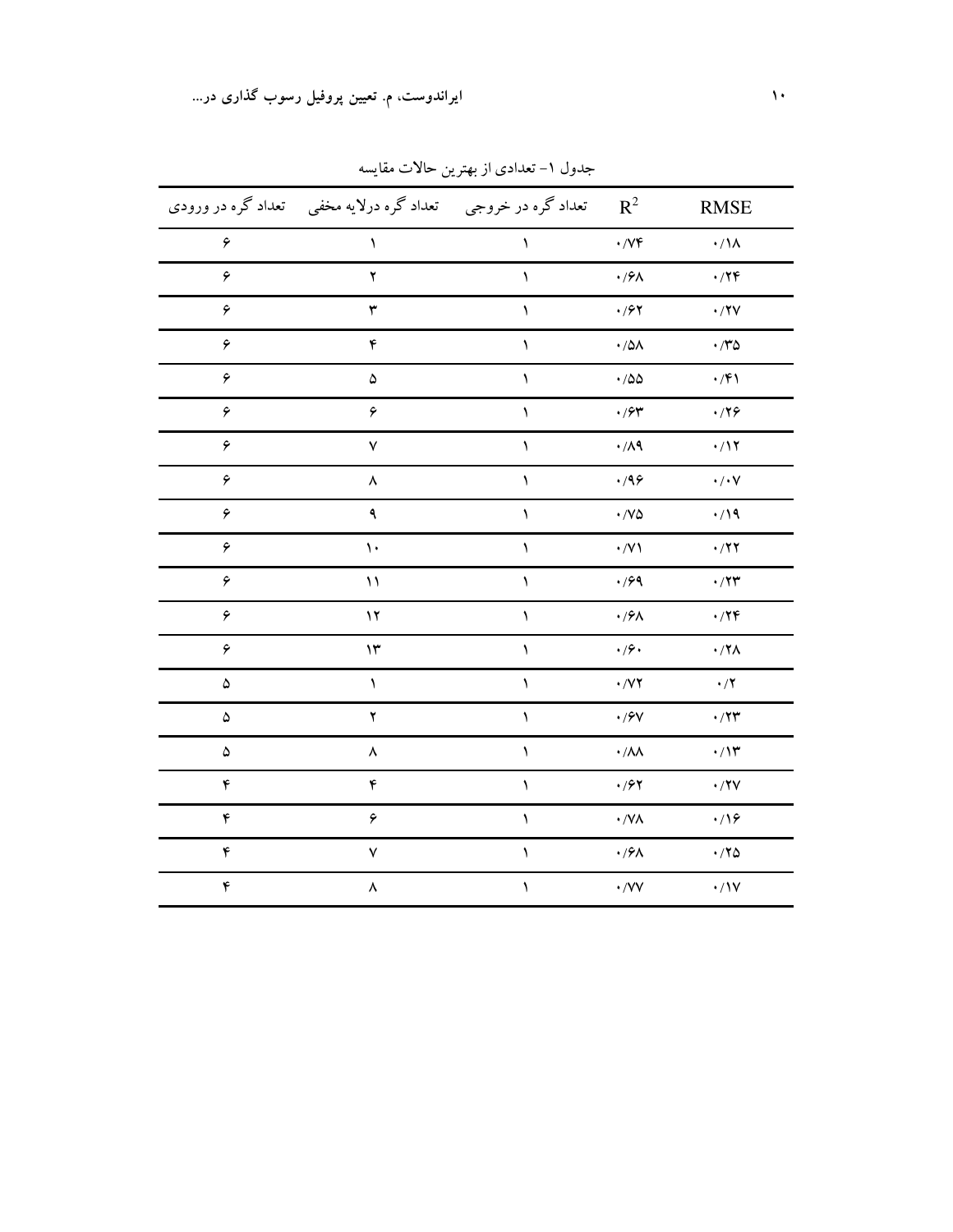

شکل ۲– پروفیل طولبی کف مخزن سد اکباتان (با شش گره در ورودی و هشت گره در لایه مخفی)

## شکل ۳- پروفیل طولبی کف مخزن سد اکباتان (با شش گره در ورودی و هشت گره در لایه مخفی)

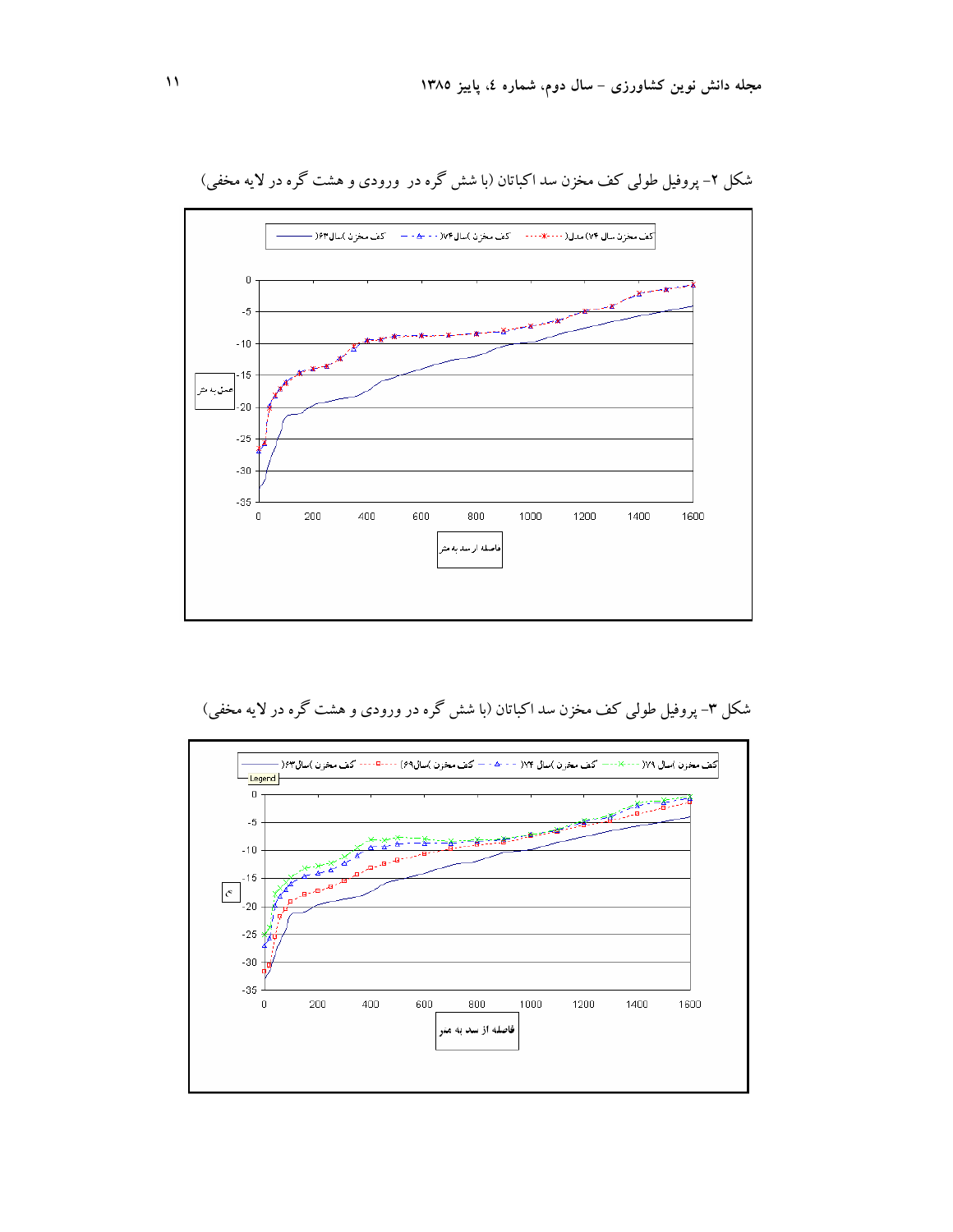ایراندوست، م. تعیین پروفیل رسوب گذاری در...

یکی از مسایل مهم در مدل شبکه عصبی مصنوعی تعداد و ًمولفه های مدل در لایه مخفی می باشد. این تحقیق نشان می دهد که تعداد مؤلفه های لایه مخفی با رابطه (۲۳) نتایج رضایت بخشی را ارائه می دهد.

 $(77)$  $L_i = \frac{N}{2(I_{i}+1)}$ 

در رابطه فوق N تعداد داده ها جهت آموزش، تعداد مولفه های ورودی و  $\mathrm{L_{i}}$  تعداد مولفه های  $\mathrm{I_{n}}$ لايه مخفى مى باشد.

ضمناً در این تحقیق تعداد بهینه گره های لایه مخفی ۸ عدد گره تعیین گردید و مشخص گردید که تعداد لایه های مخفی بیش از دو لایه مخفی در بهبود جوابها نتیجه منفی دارد هنگامی که یک سیستم تحت بررسی بطور موفق مدلسازی می شود. روشهای متعددی جهت دستیابی به خط مشی بهینه که کارآیی سیستم را به حداکثر برساند موجود است. در هر فرآیند بهگزینی یا بهینه سازی یافتن چارچوب و قالب های ریاضی وضعیت فیزیکی تحت بررسی به منظور استخراج تابع هدف که باید کمترین مقدار آن محاسبه گردد به انضمام قیدهای مربوط به متغیرهای آن یک مسئله اساسی است. روش بهینه سازی ریاضی به صورت جستجوی مستقیم یا غیر مستقیم در مورد توابع چند متغیره بر وضعیت فعلی تابع و اطلاعات حاصل از وضعیتهای

پیشین آن برای برنامه ریزی استراتژی های حرکات آتی، متکی می باشد. در این تحقیق دو روش بهینه سازی ریاضی جستجوی بردار جهت یافته و پیچیدک مقید مورد استفاده قرار گرفت. از آنجائبی که روشهای موجود بهینه سازی ریاضی ملزم به یافتن نقطه حداقل (یا حداکثر) مطلق نمی گردد و گاه مشاهده می گردد که جوابهای حاصل به شکل نقاط حداقل (يا حداكثر) موضعي مي باشد، لذا بايد در عملیات بهگزینی ریاضی با دقت عمل نمود و پارامترهای اولیه را با مقادیر مختلف مورد آزمون و بررسی قرار داد تا به جواب حداقل (یا حداکثر) مطلق دست یافت. موضوع یافتن روشی جامع جهت بهنیه سازی ریاضی به منظور دستیابی به حداقل (یا حداكثر) مطلب موضوع پژوهش و تحقیقات بسیاری از دانشمندان این شاخه از دانش ریاضی می باشد (۱).

## نتيجهگيري

در مجموع کاربرد مدل ANN برای تعیین پروفیل رسوب گذاری در کف مخزن نسبت به سایر روشها دارای ویژگیهایی از قبیل دقت خوب (در مقایسه با اطلاعات واقعی) ، کارآیی نسبتادقیق با مقایسه مقادیر مختلف  $\mathsf{RMSE}$  و  $\mathsf{R}^2$ ، سادگمی و سرعت محاسبات (همگرائی سریع)، انعطاف پذیری مدل جهت برآورد پارامترهای نامعلوم به دلیل پردازش موازی و نیاز به تعداد پارامترهای کمتر در مقايسه با ساير مدلهاي موجود مي باشد.